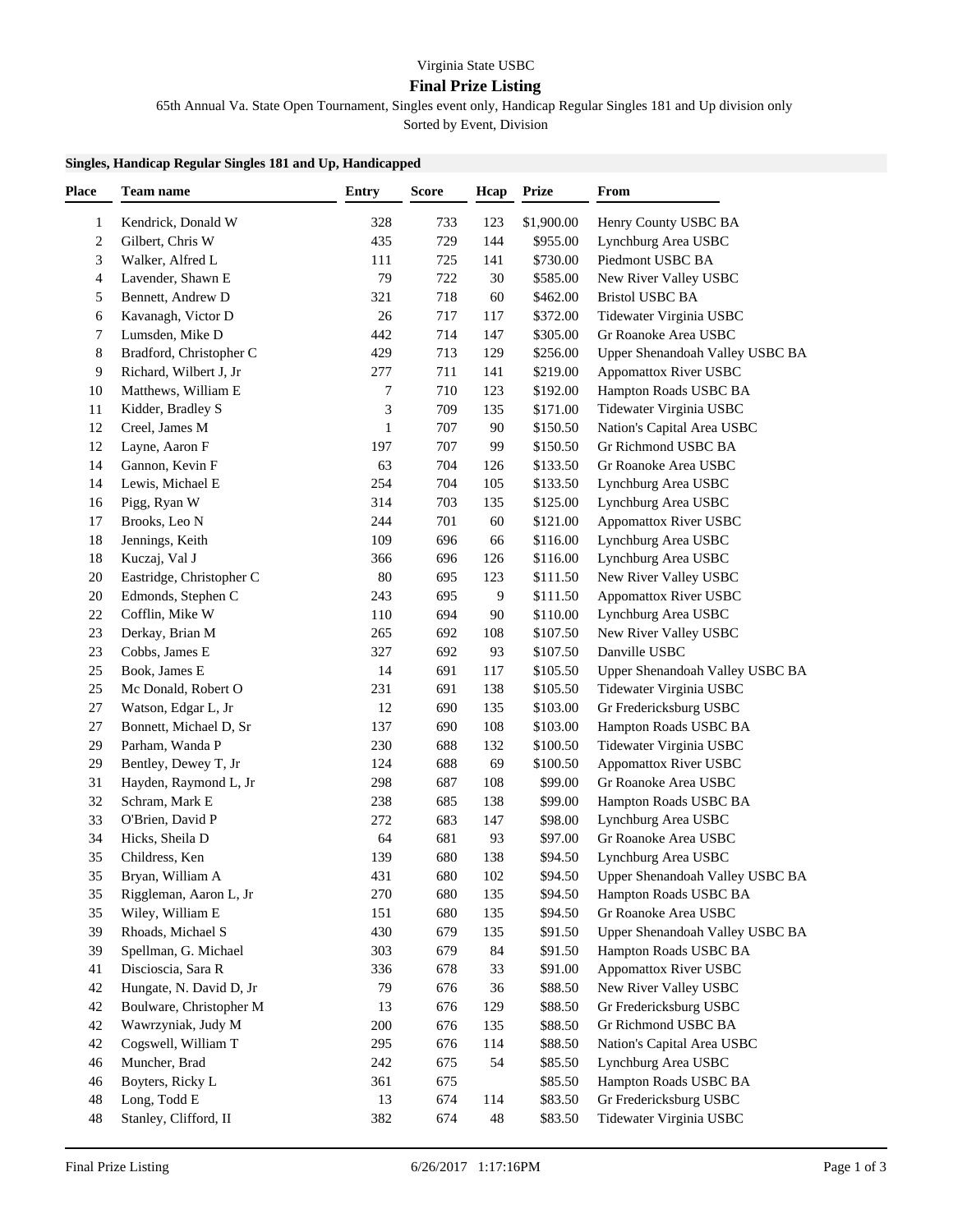| 50  | Fox, Jody L                  | 96  | 673 | 144 | \$83.00 | Gr Richmond USBC BA             |
|-----|------------------------------|-----|-----|-----|---------|---------------------------------|
| 51  | Hurt, Bobby                  | 110 | 671 | 96  | \$80.50 | Lynchburg Area USBC             |
| 51  | Schell, Steven L             | 140 | 671 | 138 | \$80.50 | Central Shenandoah Valley USBC  |
| 51  | Faughnan, David P            | 246 | 671 | 81  | \$80.50 | <b>Appomattox River USBC</b>    |
| 51  | Collins, Amanda L            | 425 | 671 | 117 | \$80.50 | New River Valley USBC           |
| 55  | Thomas, Kerry L              | 230 | 670 | 81  | \$77.50 | Tidewater Virginia USBC         |
| 55  | Rowe, James E                | 333 | 670 | 129 | \$77.50 | Gr Roanoke Area USBC            |
| 57  | Byers, Charles E             | 136 | 667 |     | \$75.00 | Gr Richmond USBC BA             |
| 57  | Linkous, Jerry R             | 187 | 667 | 129 | \$75.00 | New River Valley USBC           |
| 57  | Street, Ronald D             | 291 | 667 | 147 | \$75.00 | Gr Richmond USBC BA             |
| 60  | Carpenter, Dwayne S          | 77  | 666 | 132 | \$74.00 | Central Shenandoah Valley USBC  |
| 61  | Bayes, Vincent L             | 67  | 665 | 66  | \$72.50 | Lynchburg Area USBC             |
| 61  | Palmer, Jesse W, Jr          | 67  | 665 | 90  | \$72.50 | Lynchburg Area USBC             |
| 63  | Roberts, James H             | 157 | 664 | 141 | \$70.00 | Central Shenandoah Valley USBC  |
| 63  | Cousineau, Mike S            | 397 | 664 | 144 | \$70.00 | <b>Appomattox River USBC</b>    |
| 63  | Jackson, James L             | 65  | 664 | 132 | \$70.00 | South Boston USBC               |
| 66  | Howard, Kenneth D            | 163 | 663 | 84  | \$68.00 | Gr Fredericksburg USBC          |
| 67  | Horton, Ronald B             | 79  | 662 |     | \$66.00 | New River Valley USBC           |
| 67  | Wade, Joseph L, Jr           | 123 | 662 | 111 | \$66.00 | <b>Appomattox River USBC</b>    |
| 67  | McCandless, Joshua           | 198 | 662 |     | \$66.00 | Gr Richmond USBC BA             |
| 67  | Sova, Walter H, Jr           | 366 | 662 | 102 | \$66.00 | Lynchburg Area USBC             |
| 71  | Jenifer, George G            | 205 | 661 | 78  | \$62.50 | Nation's Capital Area USBC      |
| 71  | Jackson, Sylvester "Sonny" V | 7   | 661 | 132 | \$62.50 | Hampton Roads USBC BA           |
| 71  | Walker, Ronald M             | 135 | 661 | 114 | \$62.50 | Gr Richmond USBC BA             |
| 71  | McDonald, Michael E          | 198 | 661 | 126 | \$62.50 | Gr Richmond USBC BA             |
| 75  | Shupe, Michael W             | 166 | 660 | 141 | \$60.00 | Gr Richmond USBC BA             |
| 76  | Cannaday, Bobby L            | 48  | 659 | 126 | \$58.50 | Hampton Roads USBC BA           |
| 76  | Cunningham, David D, III     | 174 | 659 | 129 | \$58.50 | Upper Shenandoah Valley USBC BA |
| 78  | Rumburg, Billy L, II         | 137 | 658 | 54  | \$57.50 | Hampton Roads USBC BA           |
| 78  | Clayton, Kenneth A           | 335 | 658 | 141 | \$57.50 | Nation's Capital Area USBC      |
| 80  | Brill, Earl M                | 177 | 656 | 123 | \$56.00 | Upper Shenandoah Valley USBC BA |
| 81  | Fulton, Scott A              | 379 | 655 | 63  | \$54.50 | Tidewater Virginia USBC         |
| 81  | Pedrotti, Jeromy D           | 80  | 655 | 75  | \$54.50 | New River Valley USBC           |
| 83  | Harris, Donnie R             | 366 | 654 | 84  | \$51.50 | Lynchburg Area USBC             |
| 83  | Ference, Jim A               | 412 | 654 | 114 | \$51.50 | Gr Fredericksburg USBC          |
| 83  | Wade, B. Neil N              | 123 | 654 | 51  | \$51.50 | <b>Appomattox River USBC</b>    |
| 83  | Williams, Michael D          | 161 | 654 | 90  | \$51.50 | <b>Appomattox River USBC</b>    |
| 87  | Powell, Vernon D, Jr         | 133 | 653 | 99  | \$48.66 | Tidewater Virginia USBC         |
| 87  | Broadney, Robert L, Jr       | 300 | 653 | 102 | \$48.67 | Hampton Roads USBC BA           |
| 87  | Cooper, William T            | 366 | 653 | 93  | \$48.67 | Lynchburg Area USBC             |
| 90  | Myers, Elainea R             | 349 | 652 | 147 | \$44.50 | Nation's Capital Area USBC      |
| 90  | Phelps, Marcus C             | 247 | 652 | 39  | \$44.50 | Tidewater Virginia USBC         |
| 90  | Cole, Kevin W                | 119 | 652 | 75  | \$44.50 | Nation's Capital Area USBC      |
| 90  | Jones, Kasonn M              | 67  | 652 | 93  | \$44.50 | Lynchburg Area USBC             |
| 90  | Mack, Naymon, Jr             | 407 | 652 | 102 | \$44.50 | Gr Roanoke Area USBC            |
| 90  | Hayes, R Darren              | 245 | 652 | 99  | \$44.50 | <b>Appomattox River USBC</b>    |
| 96  | Fuller, Jerry K              | 328 | 651 | 96  | \$40.67 | Henry County USBC BA            |
| 96  | Miller, Steve T              | 336 | 651 | 96  | \$40.66 | <b>Appomattox River USBC</b>    |
| 96  | Bolosan, Chris L             | 361 | 651 |     | \$40.67 | Hampton Roads USBC BA           |
| 99  | Marion, Garry W              | 80  | 650 | 60  | \$36.00 | New River Valley USBC           |
| 99  | Graham, Tyler A              | 405 | 650 | 108 | \$36.00 | New River Valley USBC           |
| 99  | Currier, James A             | 286 | 650 | 66  | \$36.00 | Piedmont USBC BA                |
| 99  | Wehrhan, Erin M              | 203 | 650 | 138 | \$36.00 | Tidewater Virginia USBC         |
| 99  | Cox, James C                 | 82  | 650 | 135 | \$36.00 | Gr Roanoke Area USBC            |
| 99  | Eckard, Douglas P            | 40  | 650 | 141 | \$36.00 | Central Shenandoah Valley USBC  |
| 99  | Cox, Jonathan B              | 243 | 650 | 81  | \$36.00 | <b>Appomattox River USBC</b>    |
| 106 | Lugar, Russell D             | 5   | 649 | 66  | \$30.50 | Hampton Roads USBC BA           |
| 106 | Myers, Jack W, Jr            | 54  | 649 | 111 | \$30.50 | Hampton Roads USBC BA           |
|     |                              |     |     |     |         |                                 |